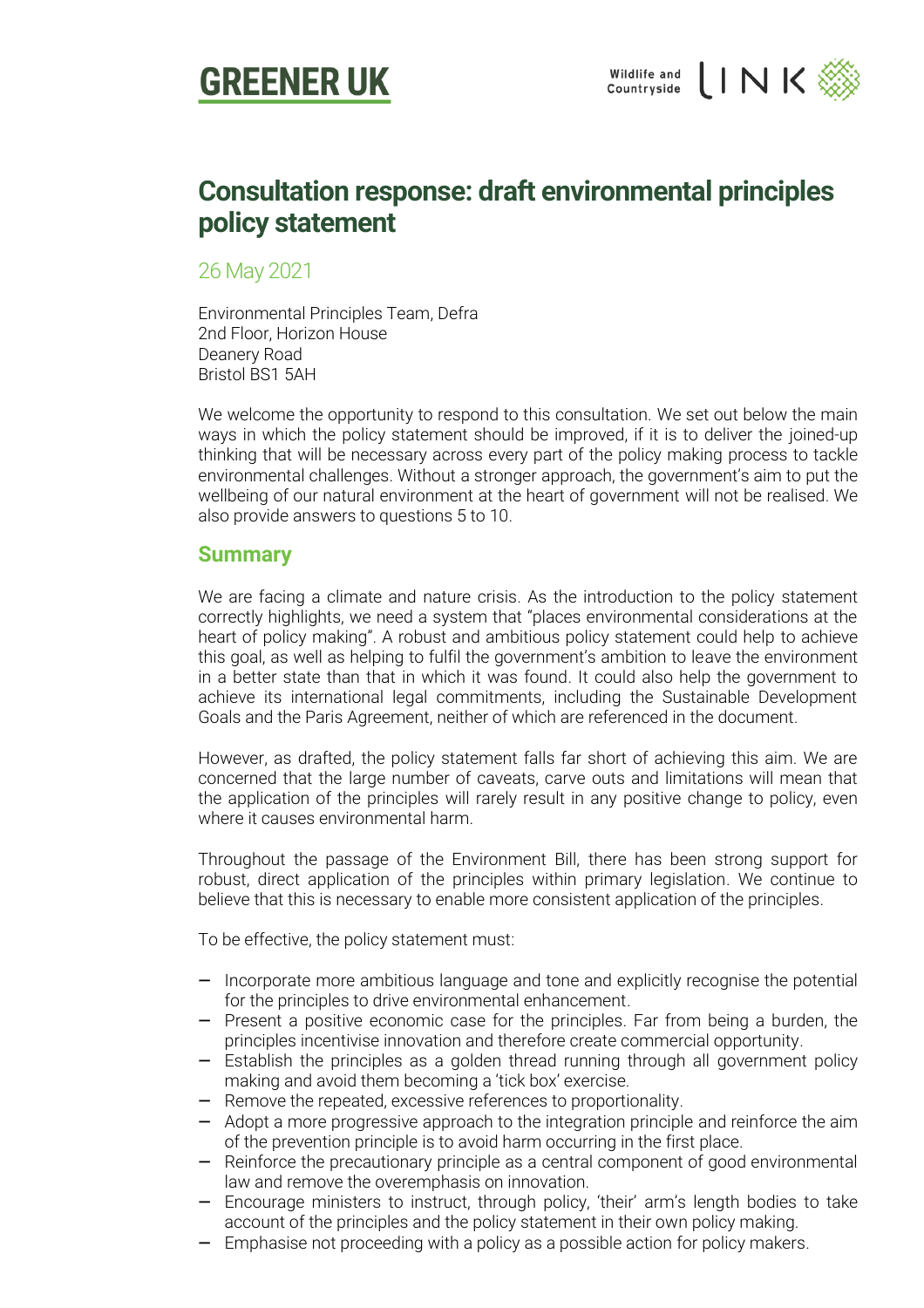The government should also:

- Clarify the process and timescale for embedding the principles in HM Treasury's Green Book.
- Embed the principles in civil service training and awareness raising programmes and initiatives before the legal duty in the Environment Bill is commenced.
- Reflect more closely the approach taken on embedding the Public Sector Equality Duty.
- Publish examples and case studies of how environmental principles have been used in policy making as helpful aids to interpretation.
- Appoint a Senior Responsible Owner, or equivalent, in every department with responsibility for environmental principles.
- Include an assessment of the principles in the collective agreement process for policy.
- Report annually, with contributions from all departments, on how environmental principles have informed policy making and improved environmental outcomes.
- Establish a clear process for engaging stakeholders on environmental principles.

## **Environmental principles underpin the government's environmental ambitions**

The government has committed to be the first generation to leave the environment in a better state than that in which we found it. However, the policy statement does not embrace the ambitious language that will be needed for the statement to be implemented enthusiastically by policy makers. The government's commitment<sup>1</sup> for the most ambitious environmental programme of any country on earth is bold. The language and the tone of the policy statement must match the ambition of such statements, otherwise it will undermine delivery of these many commitments in practice.

Ambition is further dampened by the cascade of caveats and by the draft statement's approach to innovation and economic development. For example, there are numerous references to "supporting economic growth", "proportionality" and the "weighing up of costs and benefits of action", threatening the statement's ability to place the environment at the heart of policy making. The reductive approach to the integration and prevention principles exacerbates this.

We suggest that the introduction includes a much stronger and clearer direction to policy makers that the policy statement is a springboard for delivering the government's environmental ambitions. This should prime policy makers to read the policy statement with these in mind and to aim to achieve a high level of environmental protection and significant environmental improvement.

In accordance with its international law duties, the government must ensure the statement is compliant with the Aarhus Convention. The policy making processes to which it relates must be participatory and access to information and justice protected.

## **Ensuring the principles do not become a 'tick box' exercise**

The environmental principles should be a golden thread running through all government policy making. But for this to happen, the approach in the policy statement must reflect more closely that taken on the Public Sector Equality Duty.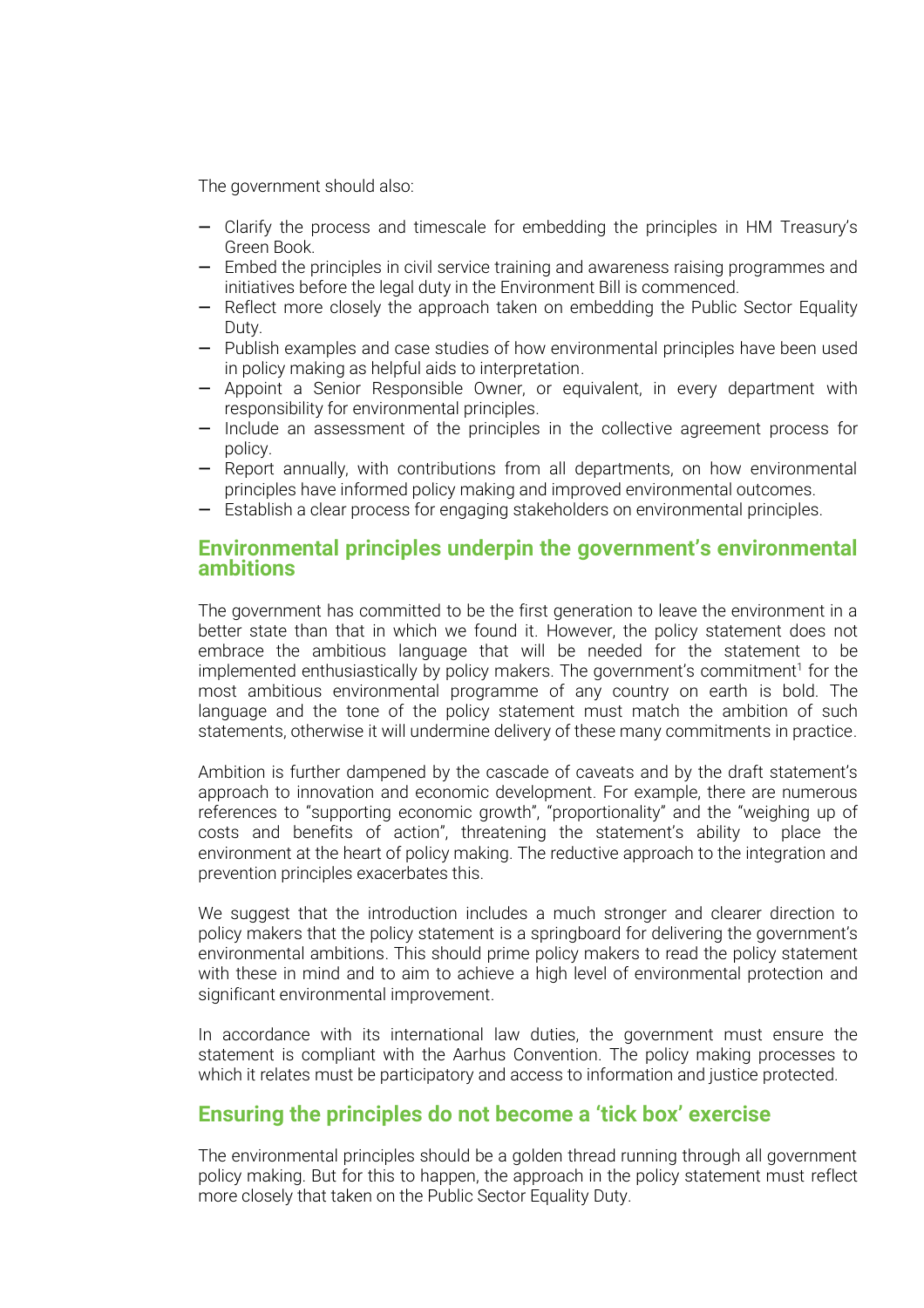Guidance<sup>2</sup> from the Equality and Human Rights Commission on the Equality Duty clearly states that it must be undertaken "…in substance, with rigour and with an open mind in such a way that it influences the final decision" and "…is not a question of 'ticking boxes'". The lack of any such instruction to policy makers in relation to environmental principles is problematic.

Given that the legal duty in Clause 16 of the Environment Bill is identical to that in Section 149 of the Equality Act 2010 (to have "due regard") the omission of similar advice to policy makers in the draft statement is even more striking. This, along with the heavily caveated language of the draft statement, sends an unfortunate and no doubt unintended message to policy makers that they can ignore or disregard environmental principles through any given number of 'escape routes'.

The Equality Duty guidance includes several examples, ranging from illustrations of ways in which the courts have interpreted the duty to examples of good practice and the ways in which bodies subject to the duty might respond. These help to illustrate the principles and concepts used in the legislation and are a helpful tool for improving understanding. **The government should publish examples and case studies of how environmental principles have been used in policy making as helpful aids to interpretation**.

Defra could also usefully provide guidance, as the Equality and Human Rights Commission has done, on the legal demands of the "due regard" duty.

## **Capturing the potential for environmental enhancement**

The draft policy statement makes some mention of the potential for environmental enhancement, but in general this is heavily overshadowed by references to whether policy will have an environmental impact. Page 6 of the draft statement should be redrafted to explain the potential for enhancement in a more compelling way, rather than referring only to the technical content of Clause 44 of the Environment Bill, which does not capture the imagination of policy makers sufficiently.

**The statement should include a more explicit instruction to policy makers on the government's expectation for environmental principles to drive environmental enhancement.** This would assist with the delivery of the requirement in Clause 16(4) of the Environment Bill for the Secretary of State to be satisfied that the statement will contribute to the improvement of environmental protection. The role of the principles as a key element of the new environmental governance system should also be described, including **how the policy statement can support departments on their role in achieving Environment Bill targets and the goals of Environmental Improvement Plans.**

#### **A more proportionate approach to proportionality**

Proportionality requires that action taken does not go beyond what is necessary to achieve the objective(s) aimed for. It provides a framework to guide action when there are competing demands on decisions being made by public bodies.

Proportionality in process is often helpful, if used properly. Unfortunately, the current framing of proportionality in the draft statement risks proportionality being deployed as a tool to deprioritise environmental measures by declaring them disproportionate. Instead, the statement must be used to ensure that environmental matters are properly accounted for in decision making.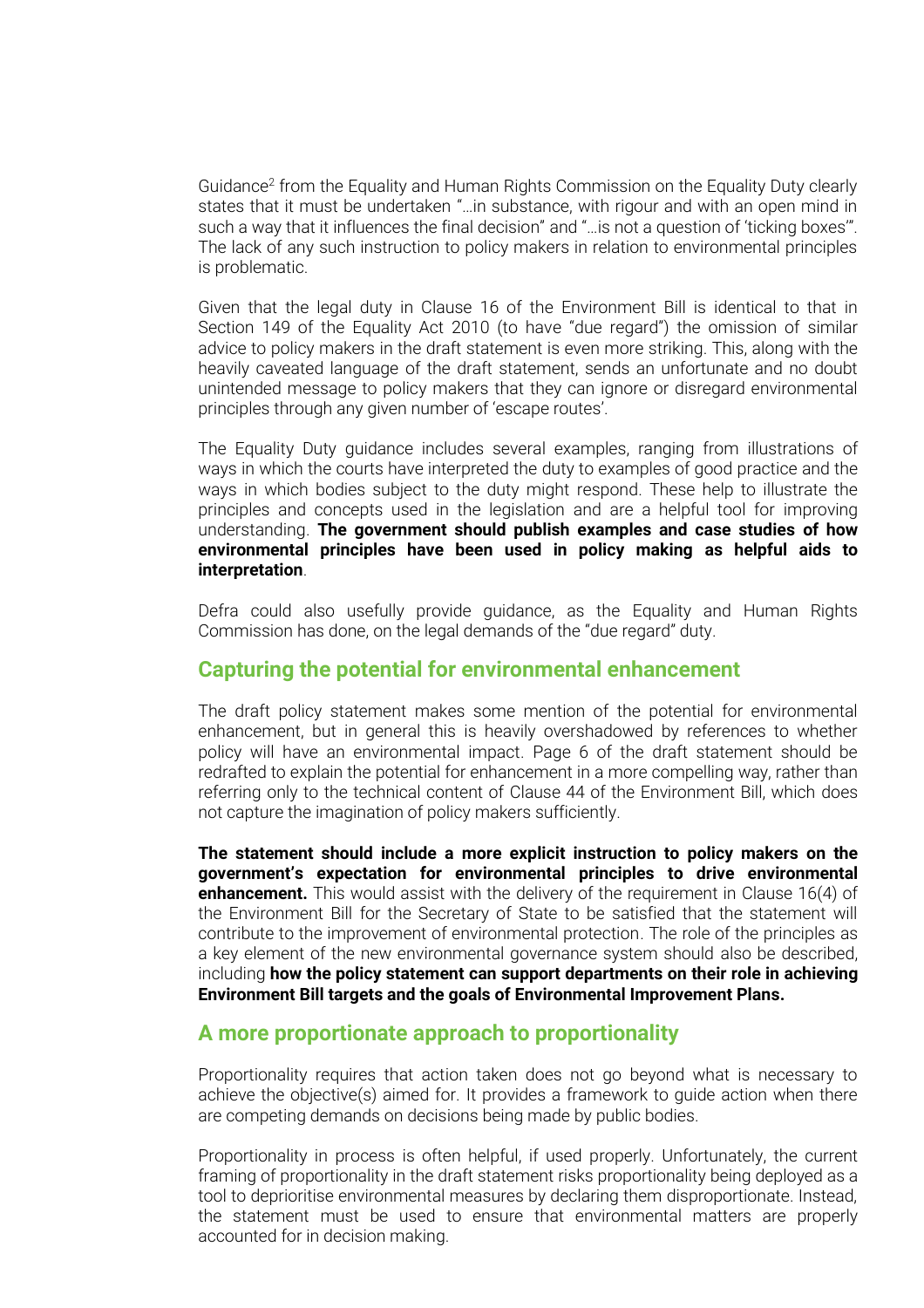Proportionality can help frame difficult and complex decisions of prioritisation and legitimacy but must not be used as an excuse for ditching or diluting the principles, as the draft statement would allow. For example, the draft statement notes that "when considering the environmental impact of a policy, policy makers also need to take a proportionate approach. The environmental effects that should be considered are those which are both a) likely to occur, and b) likely to have a substantial impact." This wording suggests that policies will only be reconsidered where a great deal of harm to the environment is anticipated, making it easy for policy makers to dilute or disregard the principles in a wide range of circumstances. This would include situations where the likelihood or impact of harm is initially underestimated, or where a lack of harm obscures potential for policies to be upgraded to offer improved environmental outcomes.

The draft policy statement risks worsening an existing tendency of public bodies to rely on proportionality as a justification not to take action to address environmental harm purely on the grounds of cost (for example, the decision of the Environment Agency to continue to push back the date for achieving good water quality in River Basin Management Plans from 2015 to 2027). Public authorities misinterpret proportionality, not least by taking a narrow view of "cost" and failing to have regard to environmental risk and, in some cases, failing to assess environmental risk altogether. The policy statement offers an opportunity to move beyond this short term, imbalanced approach.

**In general, the policy statement takes a wholly disproportionate approach to proportionality**, with mentions of "proportionate/proportionality" (19) on a par with "protect" (20) but greatly outweighing "enhance" (7) and "improve" (4). While policy makers will not be counting words when they come to apply the statement, they will nevertheless be greeted by a blizzard of proportionality steers. This will result in policy hesitancy and a tentative approach to the principles and is likely to increase the risk that they will be ignored, disregarded or downplayed in policy making.

Clause 16(2) of the Environment Bill explains that the policy statement should be "proportionately applied" by ministers when making policy and Clause 18(2) provides a further proportionality instruction in relation to the "due regard" duty. The draft policy statement (page 5) makes clear that environmental principles "…cannot dictate policy decisions by Ministers", thus preserving the sanctity of ministerial discretion. The draft policy statement also contains a section on proportionality on pages 9 and 10. To further imbue the policy statement with proportionality reminders at every turn sends completely the wrong message to policy makers and is nothing short of policy overkill. It encourages a culture in which the policy statement will be seen as a burden rather than driver of policy making.

#### **The repeated, excessive references to proportionality should therefore be removed from the policy statement and the section on proportionality should be moved further down in the proposed process (see our response to question 7). This section should be rewritten to clarify how proportionality can also work in favour of achieving higher environmental outcomes and preventing disproportionate environmental impact.**

Page 9 of the draft statement states that "…the level of research into the environmental impact should be proportionate to the likely impact of the policy on the environment." This circular reasoning is repeated on page 11 ("Where there is a substantial risk to the environment, the weight given by Ministers to this policy statement increases"). Without doing enough research, how can ministers be assured about the environmental impact? **These sections should be redrafted to clarify that the level of research should be commensurate with that needed to assess the likely policy impact.**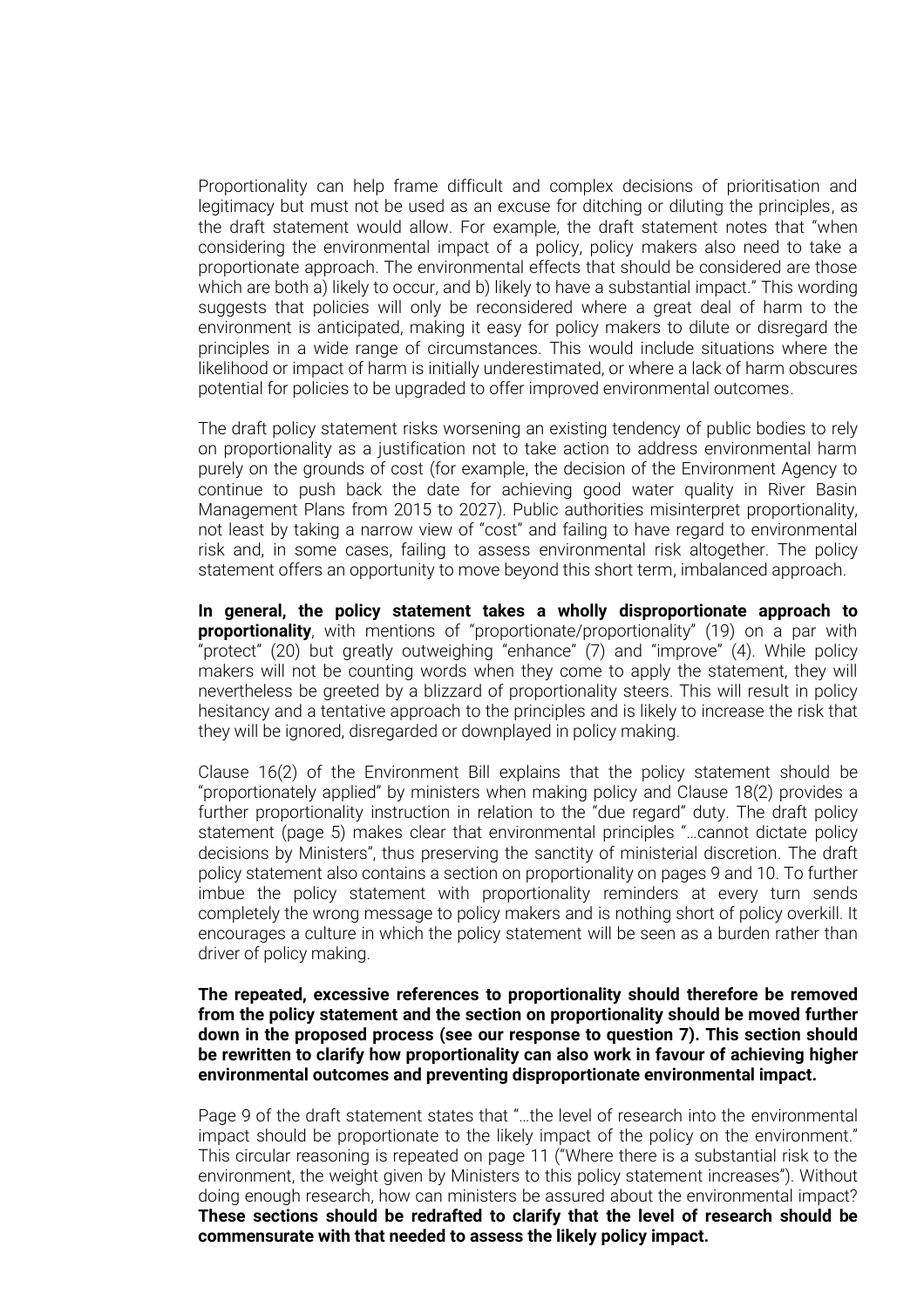**The policy statement should be clearer on when proportionality bites.** This is especially relevant for the section on the precautionary principle. For example, decision makers cannot decline to apply the precautionary principle because of proportionality. Rather, they must always apply precaution: it is the decisions that they take as a result that must be proportionate.

## **The interdependence of environmental and economic objectives**

The draft policy statement reinforces an outdated view that economic development and environmental protection are conflicting rather than interdependent objectives. The statement should instead present a positive economic case for the principles. Far from being a burden, the principles incentivise innovation and create commercial opportunity.

Levies set for environmental purposes can fund investment in greener infrastructure, bringing environmental and economic benefits. Clear environmental regulation and policy consistency unlocks jobs, investment and other economic benefits. For example, the 2021 government consultation on Air Passenger Duty explicitly recognises that the tax, which was brought in as a revenue raiser, would be improved by closer alignment with environmental objectives via consideration of the polluter pays principle.

Landfill tax was initially introduced in a fairly cost neutral way for businesses, offset by National Insurance changes. As it has changed over time, the interdependency between direct taxation, indirect taxation, the cost of other waste and environmental services and environmental impacts has been very apparent. Future similar measures could learn from and apply the lessons of the landfill tax experience by engaging with these issues earlier in the policy development process.

The statement could helpfully clarify the interdependency between environmental and economic objectives, provide clear examples of the potential benefits of an integrated approach, and reflect on how the principles might impact on all elements of government thinking, including those currently excepted from the "due regard" duty in the Environment Bill.

## **Exemptions from the "due regard" duty**

Pages 6 and 7 of the draft policy statement describe the exemptions for policy relating to the armed forces, defence or national security and taxation, spending or the allocation of resources within government, as set out in Clause 18(3) of the Environment Bill. While the legal basis of those exclusions is a matter for the bill rather than the policy statement, they are relevant considerations for this consultation.

If the bill itself is not changed, it makes even less sense that the statement is written so defensively. If these exemptions remain in the legislation, it is essential that the draft policy statement does not reinforce their limitations and the statement guides ministers along the lines set out in Defra's clarification below.

In response to media coverage<sup>3</sup> of concerns about the wide exclusions on the face of the bill, Defra offered some clarification<sup>4</sup> on spending, including that "It is not an exemption for any policy that requires spending". While welcome, the problem remains that these wide exemptions remain in the legislation, meaning policy makers are less likely to apply the policy statement in relation to the policy on defence and financial matters without explicit instruction otherwise.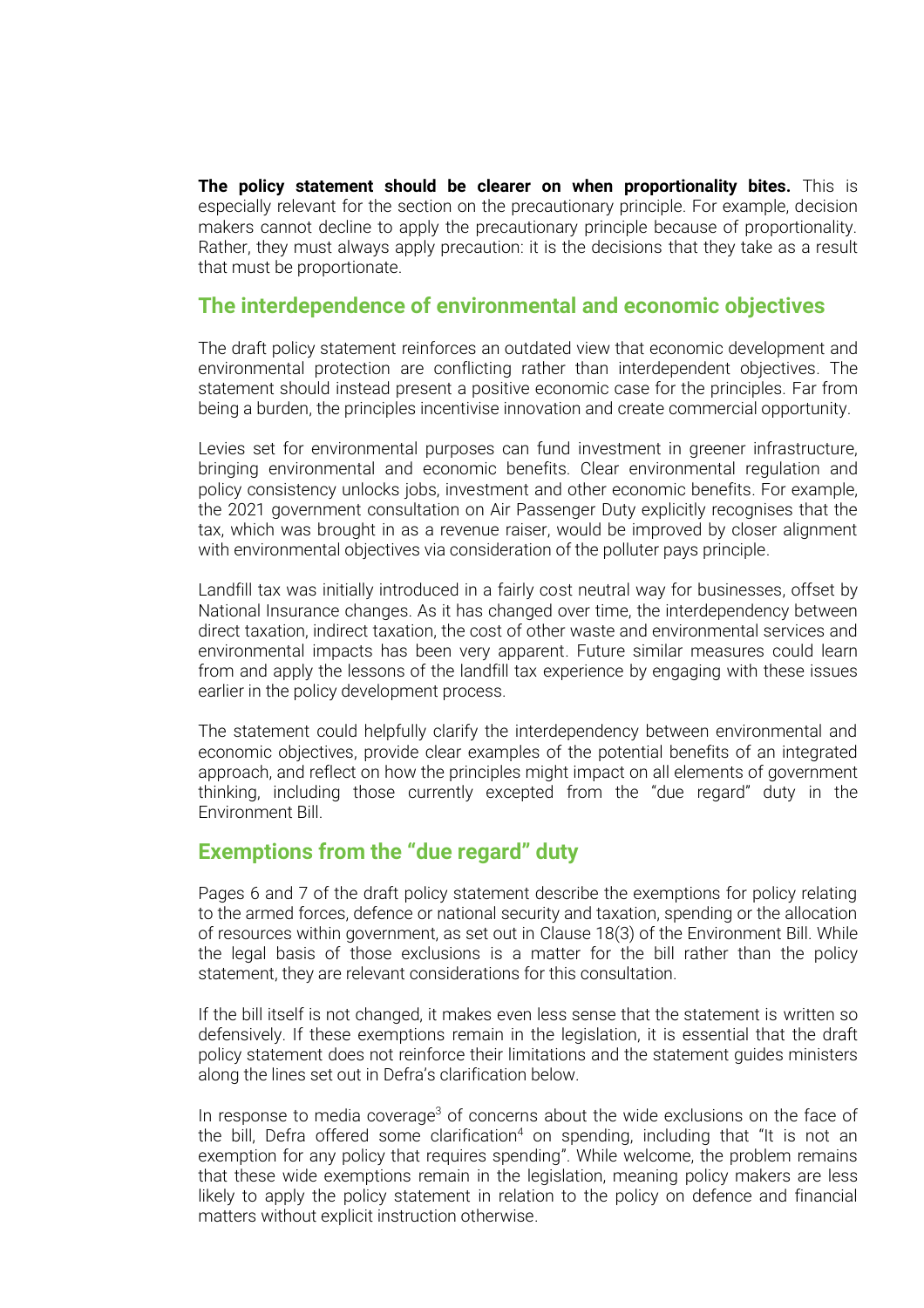Further, so far as the allocation of resources between departments is undertaken without regard to environmental principles, the principles are liable to be applied too late in the process to have real impact. In its report on environmental tax measures<sup>5</sup> the Public Accounts Committee highlighted the importance of leadership and coordination on environmental matters and recommended that HM Treasury assess the environmental impact of every tax change considered. The tax system interacts with environmental policy areas which are the responsibility of other government departments. Given HM Treasury's cross government remit, environmental principles must feature in its policy making.

In relation to defence, while an exemption may be reasonable were it to be confined to decisions relating to urgent military matters, the bill is not drafted as such and appears to offer a blanket exclusion for the Ministry of Defence, the Defence Infrastructure Organisation and the Armed Forces. We note that Article 296 of the Treaty on the Functioning of the EU only excludes "trade in munitions" so takes a much narrower approach to exemptions.

Given the highly sensitive environments in which military training areas and exercises are often located and the associated policy processes (for example, byelaw reviews, planning applications, contract and procurement decisions and applications for live firing and use of heavy artillery), the exemptions are concerning.

The national security exemption carves out the activities of GCHQ and facilities such as RAF Fylingdales in the North York Moors National Park for example. However, we note that the Environmental Impact Assessment Regulations, by contrast, apply to such facilities and contain no exemption for national security. The logic for not extending a policy document to the siting, construction and operation of such facilities where environmental impact assessment nonetheless applies is somewhat unclear.

## **Approach on the individual principles**

The description of the principles should follow international best practice and should be at least as environmentally ambitious as in current EU law to ensure that the policy statement delivers on the government's environmental ambitions. Regrettably, the draft policy statement follows a less demanding approach and, in some instances, such as on integration, risks the UK falling behind what other nations are doing.

#### **The integration principle**

The approach to the integration principle is one of the most disappointing aspects of the draft policy statement. This principle should be a mechanism for infusing environmental considerations into policy making and ensuring that environmental interests have a voice in a range of policy areas. Instead, the draft policy statement seeks to diminish and curtail the principle, undermining the value of integration to Defra and to policy makers.

The draft policy statement is also out of step with the language of the Environment Bill, which is more consistent with how the principle is generally regarded. Section 16(5) of the bill states that environmental protection "should be" integrated into the making of policies, backed up by the bill's explanatory notes which state that environmental protection "must be" integrated into the making of policy and embedded in the making of policies (para 186 and para 1141).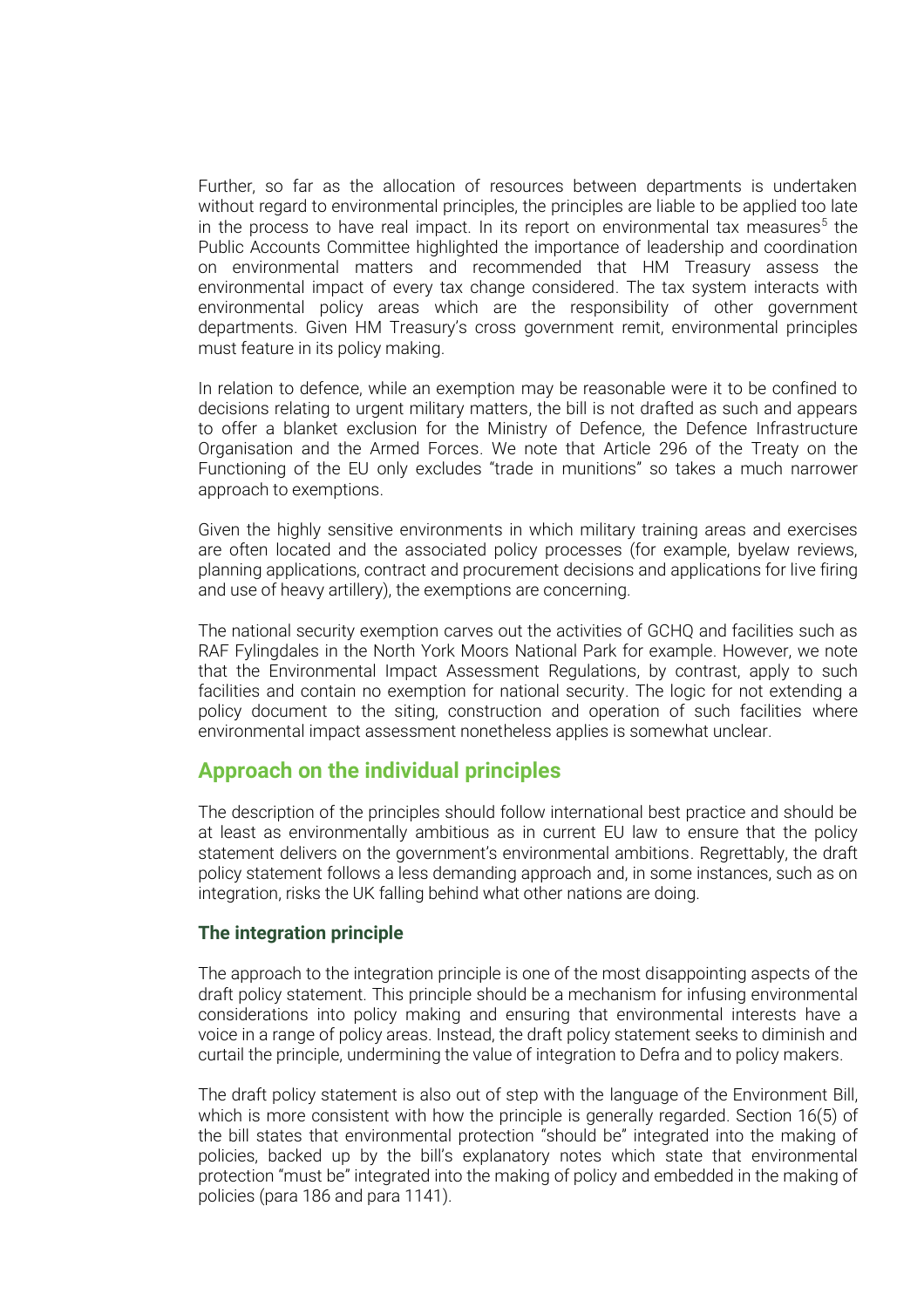Instead, the draft policy statement tells policy makers to "…look for opportunities to embed environmental protection" and to undertake "…proportionate consideration of whether the policy has the potential to cause an environmental impact which could be avoided, minimised or reduced through alterations to the policy". **This bland downplaying of the integration principle risks it being cast adrift from the policy appraisal process when it should be at the very heart of it.** It fails to present the opportunities to actively improve the environment via integrated policy making and undermines the possible benefits of the principle through reference to proportionality.

**This section of the policy statement should be rewritten to set out the benefits of the integration principle.** The draft statement notes that "in applying the integration principle, policy-makers should…be mindful of unintended consequences, such as adopting inappropriate or ineffective policies just for the sake of demonstrating integration." This misses the point: in practice, the risk of unintended consequences from not effectively integrating environmental considerations into the earliest stage of policy making would be far greater.

For example, if integration were properly embedded, a policy maker would not look to see how renewable energy generation could be supported in a new development but would begin with an aim of considering how a potential new development could contribute to aims to cut emissions, pursing that aim of sustainability from the start.

The fact that the principles are presented throughout the draft policy statement as an externality and a checklist to apply to a process is problematic  $-$  they should be an integrated part of that process and presented as such. This is compounded by the proposition of a step-by-step process in which the principles are presented as only becoming or remaining relevant for discrete periods of the policy making process (ie when there is an anticipated impact, then when the types of impact have been reviewed to determine which principles are relevant).

Finally, in relation to the Public Sector Equality Duty, case law is clear that the duty to have due regard in the equality context requires assessment of impacts at the outset of the policy formulation process. Given the similarity of the statutory context, clarification on this point is also required in the draft policy statement.

#### **The prevention principle**

Section 16(5) of the Environment Bill and the accompanying explanatory notes (para 186 and para 1142) describe this principle as "the principle of preventative action to avert environmental damage".

The draft statement appears to divert the principle away from its core meaning of "prevention", instead stating government policy should aim to "prevent, reduce or mitigate environmental harm". This unduly wide interpretation risks policy makers wrongly assuming a degree of harm is inevitable and only capable of reduction or mitigation, rather than focusing on whether the harm is preventable.

While reducing and mitigating environmental harm are of course appropriate considerations in some circumstances as the statement notes on page 13, **the policy statement should explicitly state that the principal aim of the prevention principle should be to avoid the harm occurring in the first place.**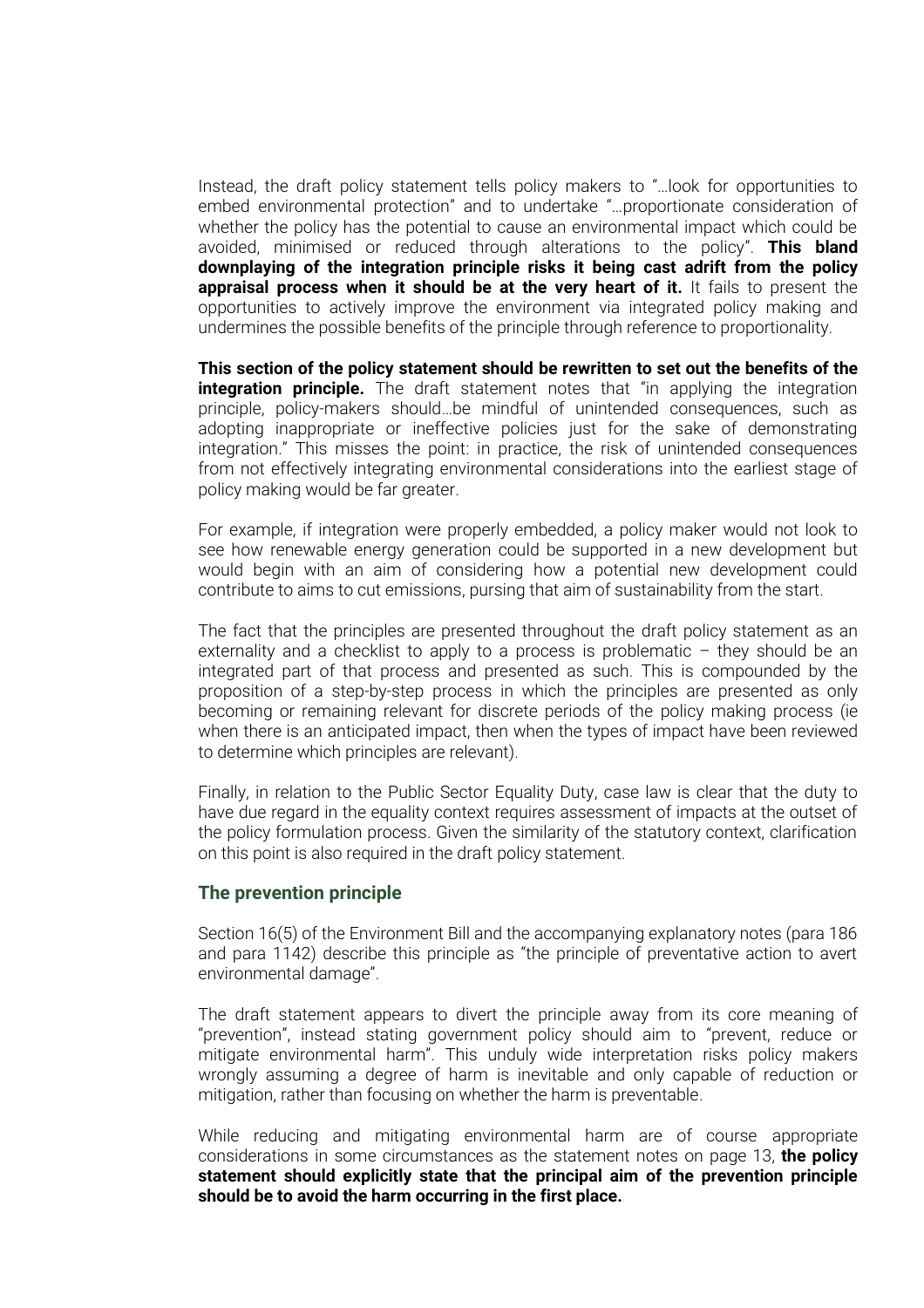Page 12 of the draft statement states that the prevention principle should promote policy design options that prevent environmental damage either before it has occurred or to contain existing damage. For the principle to be preventative, it must occur before the harm, otherwise this would be rectification. **To clarify this, we suggest that the words "or to contain existing damage" are deleted from this section, as well as references to the "mitigation" of environmental harm.**

#### **The rectification at source principle**

In the government's 2018 paper on the policy statement<sup>6</sup>, the rectification principle is described as meaning "that environmental damage should […] be addressed by targeting its original cause and taking **preventive** action at the origin of the problem" (our emphasis). In contrast, the draft statement suggests that rectification is limited to addressing damage "at its origin to avoid remedying its effects at a later date or location". The essentially preventative and iterative approach of the principle is thus lost.

The sections on both the rectification and polluter pays principles miss an important point – while these principles can help to mitigate the impacts of harms that cannot be prevented, they are also tools to change behaviour and support innovation to make sure those bearing most responsibility for harm take or support preventative action. Again, the 2018 paper emphasises this clearly by describing rectification as encouraging "processes that are inherently clean rather than approaches which treat the problem as or after it occurs." This application should be explicitly referenced within the statement.

#### **The polluter pays principle**

This section is more fully drafted than others which provides greater clarity to policy makers. We welcome the recognition on page 16 that consumers can be considered polluters as well as producers. However, we query the inclusion of carrier bag charges as an example of best practice, as there have been some unintended consequences<sup>7</sup> and consumer behaviour has not changed substantially.

A more effective application of the rectification and polluter pays principles would have been to address all carrier bags for reduction, including thicker bags for life, which people too often use as single use, and bags from alternative materials such as paper, which are usually just as unnecessary as single use plastic bags. The incomplete application of the principles has likely resulted in increased material use.

The 2018 information paper stated that "The principle can cover both the direct costs of control and remediation, as well as indirect costs to society and the environment." We suggest that this might be a helpful point to echo in the policy statement.

#### **The precautionary principle**

The precautionary principle<sup>8</sup> is a central component of good environmental law. It is vital in enabling regulatory or other action to be taken when there is an absence of scientific certainty about environmental harm. Beyond that, the precautionary principle prioritises environmental protection over other interests.

The precautionary principle is not a complete free for all however because it demands that the best evidence possible in the circumstances be sought. Nor does it dictate any particular outcome.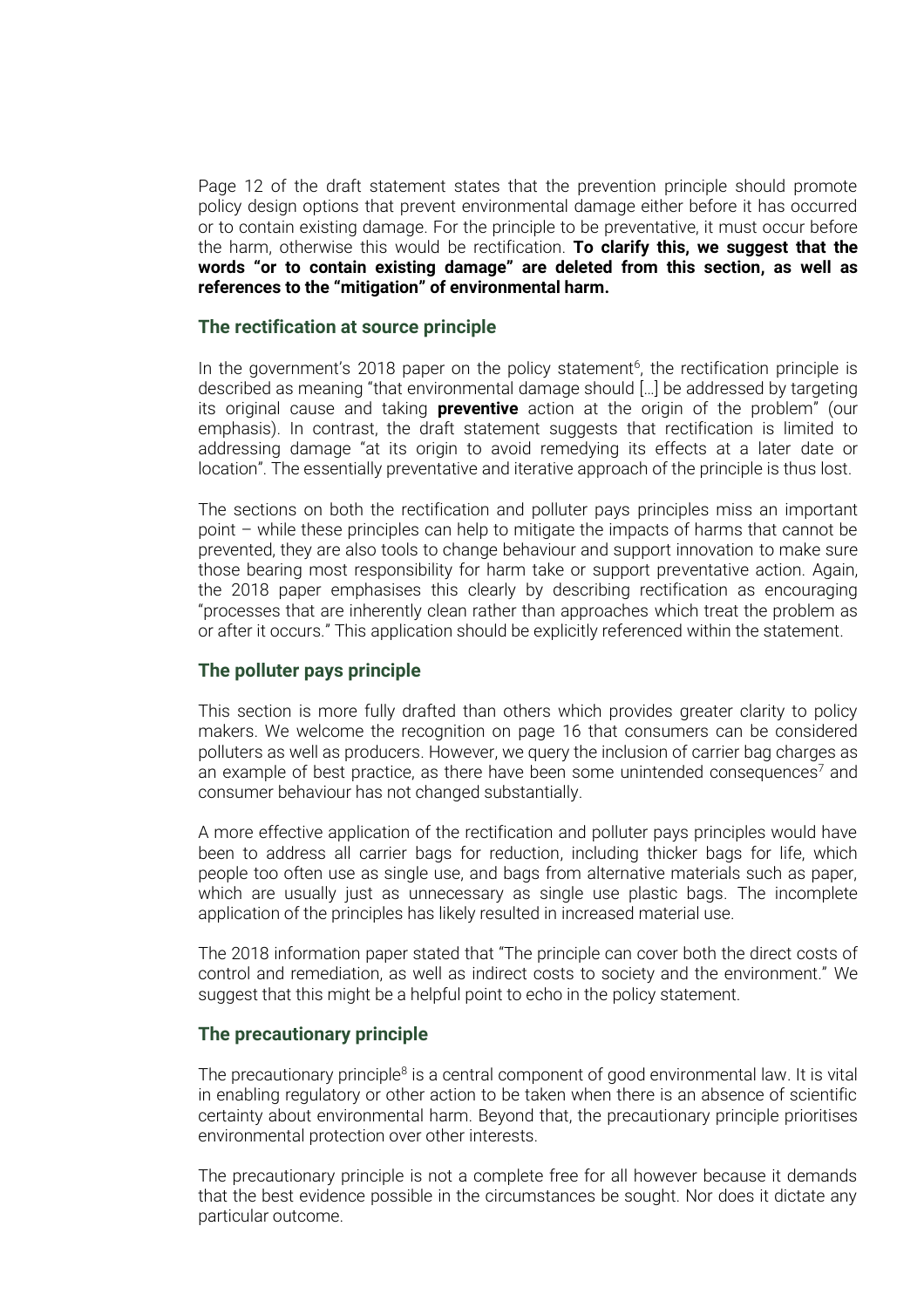The precautionary principle is complex. It is impossible to fully explore all its contours and applications in a few sentences. Its precise application may vary in different policy areas. There is, therefore, value in providing greater detail and clarity for policy makers as to what is required in various situations.

**The draft statement undermines precaution through its approach on innovation.** Worthwhile innovation itself is, of course, a valuable means to meet policy objectives. However, **to innovate is not an objective in itself, innovation is not an environmental principle and its emphasis in the policy statement is grossly exaggerated.**

The draft policy statement presents the pragmatic caution of the precautionary principle as an impediment to innovation and innovation itself as an aim with some intrinsic causal link to improved environmental outcomes. The risks of over reliance on innovation in environmental policy making are summarised in this briefing<sup>9</sup>. Some of the dirtiest industries are trying to use it to undermine laws on chemicals and pesticides, amongst others, as well as legal principles to protect the environment and human health.

Precaution does not stifle innovation, but rather guards against damage being caused by new products or processes before it is too late to fix. There are only a handful of documented examples (all from the USA) of precautionary action being taken which later turned out to be unnecessary. It was found that these "actually sparked innovation within industry and within government".<sup>10</sup> This compares with the dozens of examples when hindsight shows a more precautionary approach would have been beneficial.

Precaution, in fact, drives innovation as recognised on page 18 of the draft statement: newer, safer, better products are developed thanks to the precautionary principle. However, the draft statement then introduces a concerning caveat when it states, "New or innovative technologies should not be held to a higher standard of safety than existing ones where the level of risk is comparable, otherwise their potential to deliver benefits will be lost." We question this as surely the aim of government policy should be to constantly be seeking ways to improve safety, and that should be part of the aim of innovation and one of its main benefits. That is, for example, one of the aims of chemical regulation – to keep replacing dangerous chemicals with safer alternatives, which is an embodiment of precaution and innovation in one.

The draft statement uses the Rio description of the precautionary principle. As Professor Maria Lee explains, "This approach has long been criticised for the high threshold for action (serious or irreversible) and the counter-intuitive assumption that in a state of uncertainty the cost effectiveness of decisions can be calculated. It is a highly defensible and common definition, but could be far more ambitious."<sup>11</sup>

Footnote 11 provides a helpful clarification that the precautionary principle has a wider application beyond the environment on areas where there is scientific uncertainty and potential harm, for example human health, food and safety. We suggest that this should be given more prominence than being housed solely in a technical footnote.

There are many examples of how the precautionary principle has been used in international policy making to protect the environment, including. These include banning dumping of sewage sludge at sea, arresting the depletion of the ozone layer, protecting pollinators from neonicotinoid sprays and the 1992 UN Framework Convention on Climate Change. The policy statement should refer to some of these to highlight the importance of the precautionary principle.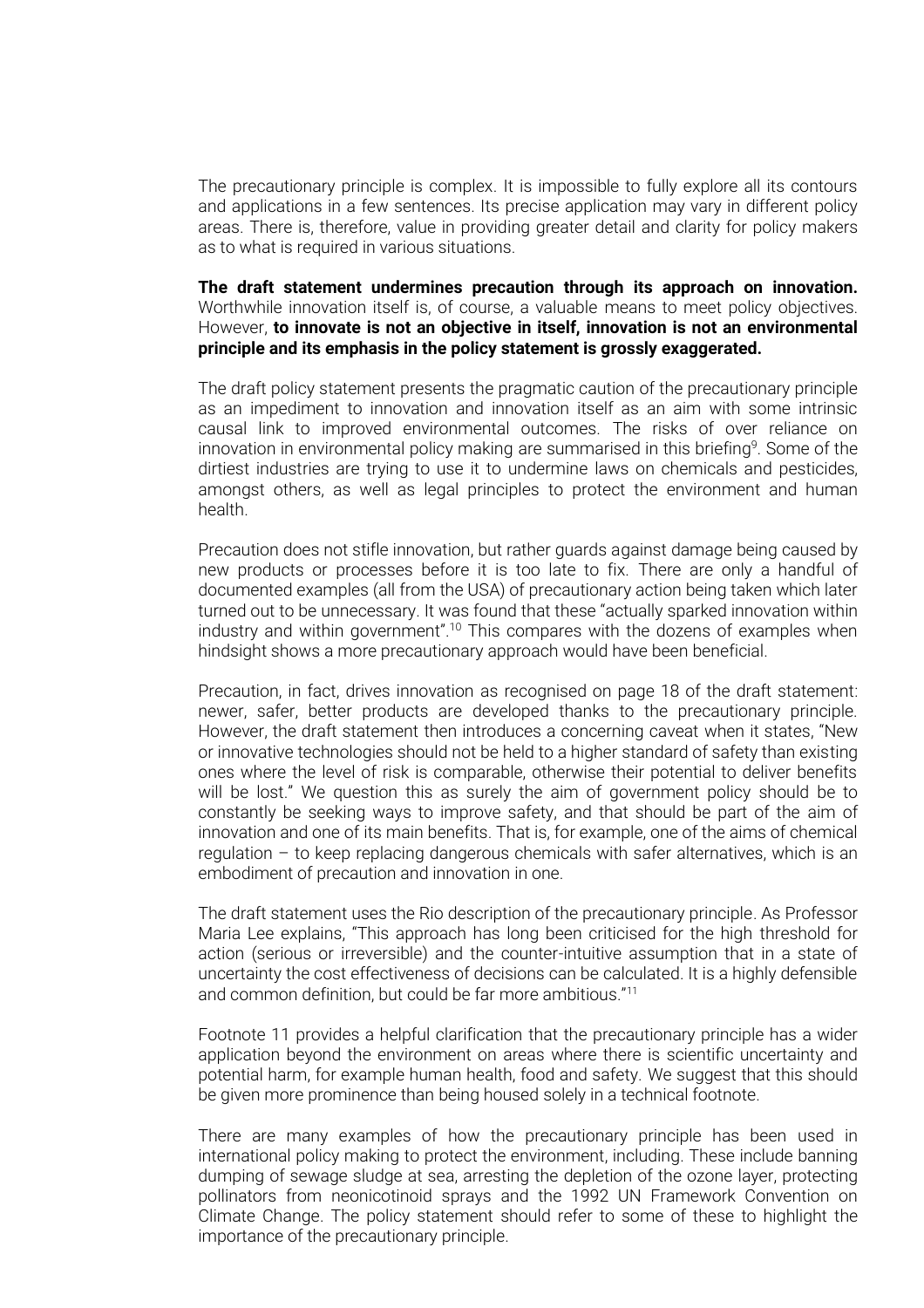## **General application options**

Pages 19 and 20 of the draft statement set out several actions that could be taken as a result of having considered the principles. These include amending or postponing a policy until further evidence is gained. However, the draft statement does not explicitly identify not proceeding with a policy as a possible action. **This is a significant omission – after proper application of the policy statement, some policies may pose too great an environmental risk and should not be proceeded with. The draft statement should emphasise that a policy should not be proceeded with in such circumstances.**

We recognise that the fourth action on page 20 does recognise that in rare cases it may be appropriate to discontinue a policy. While this is welcome, "discontinue" implies that a policy maker could cease an existing policy, but not necessarily decide not to proceed with a policy at all.

This section of the draft policy statement should therefore be clarified by adding the text shown in bold below:

"…or where the risk is serious, amending, postponing or discontinuing the policy in rare cases **or not proceeding with the policy at all**."

This would ensure consistency with the approach set out by the HM Treasury Green Book<sup>12</sup>. Section A5:25 states that good practice on risk mitigation and management includes several factors, including "abandoning the proposal – finally, the proposal may be so risky that, whatever option is considered, it has to be abandoned".

It would also be consistent with how policy appraisal is undertaken by other departments. For example, the BEIS business support evaluation framework $13$  makes it clear that evaluations for business support should include criteria for modifying or discontinuing interventions, for example, if there is significant evidence of harm either to those receiving, or those not receiving, the intervention or if the number of programme applicants is significantly lower than expected.

## **Implementation**

Provided it is strengthened in the ways that we have outlined in this response, the policy statement offers significant potential for Defra ministers and officials to work with their counterparts across the rest of government to secure improved environmental outcomes from policy making. This will, however, also rely on the ongoing application of the principles through the courts and existing legislation. The policy statement must not be considered a replacement for the ways in which the principles have been embedded in law, but a chance to develop this application more holistically across the policy cycle.

It is surprising that neither the draft statement nor the consultation document contains any detail on how the statement will be implemented in practice and the principles durably embedded in the policy making cycle. We set out some thoughts on this below.

#### **Embedding the principles in policy making guidance and processes**

Minister Pow has clarified<sup>14</sup> that the principles will be embedded in existing government policy making guidance, including HM Treasury's Green Book, which is welcome. **Further detail on how and when this will be done, including the scope for consultation and stakeholder engagement, would be helpful.**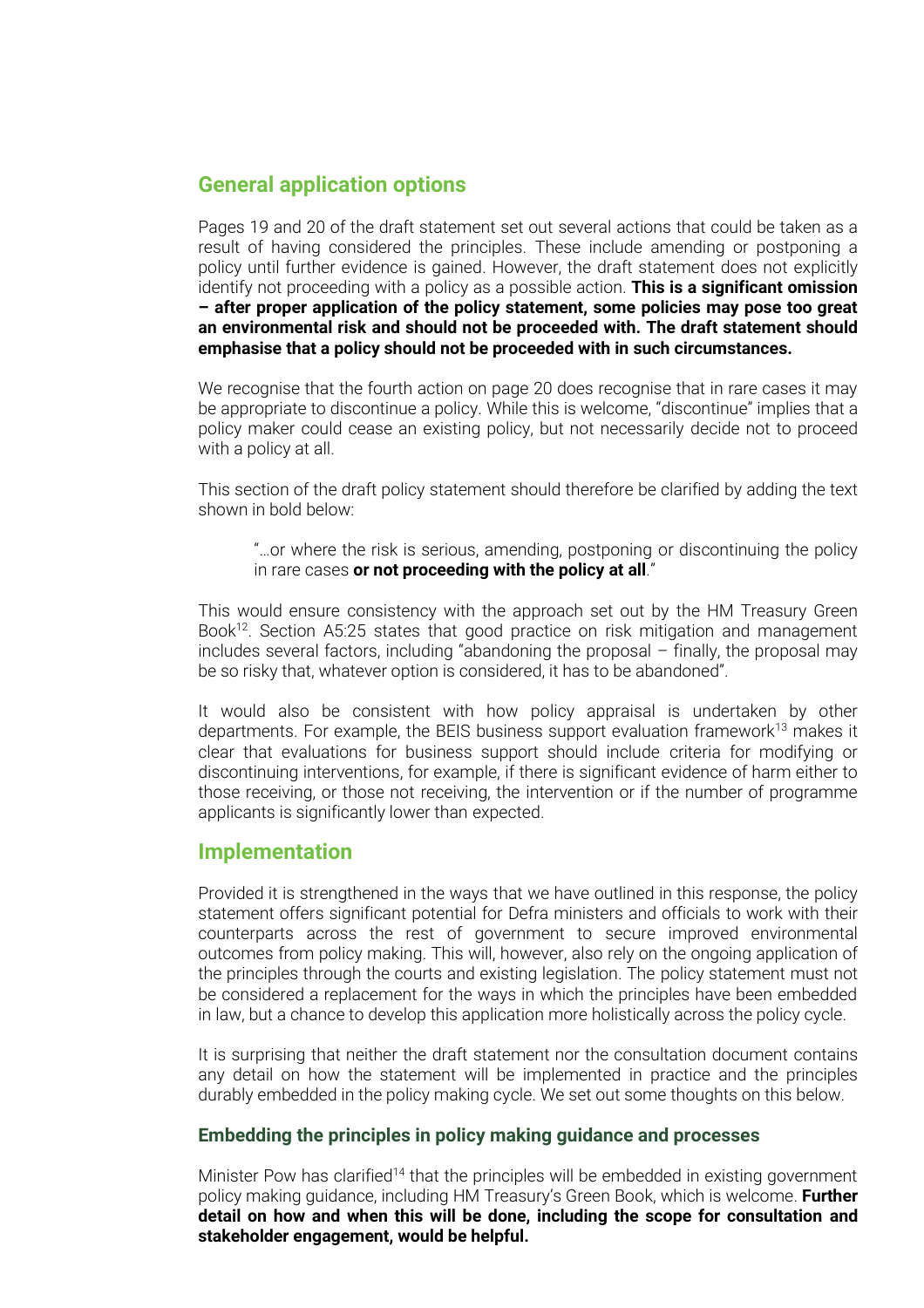#### **The inclusion of the principles in the Green Book and the BEIS better regulation framework guidance<sup>15</sup> should be prioritised. The principles should be embedded in civil service training and awareness raising programmes and initiatives before the legal duty in the Environment Bill is commenced.**

Regardless of the exemptions in the current version of the Environment Bill, there is no restriction on HM Treasury or the Ministry of Defence considering the principles in their thinking. Cross government training programmes should therefore extend and be open to officials from all departments.

#### **The role of the Senior Civil Service**

The effective implementation of the principles will also depend on them being visible to and championed by senior civil servants. **There should be a Senior Responsible Owner<sup>16</sup>, or equivalent, in every department** and cross government project boards or similar governance structures should regularly assess delivery. Ministerial private offices are also well placed to play an important awareness raising role and support Defra ministers in maintaining oversight.

**Within Defra, there should be a permanent, dedicated environmental principles team**, to monitor and assist with implementation. This team should work closely alongside the policy profession, both in Defra and in other departments. Developments in the application of the principles in the EU should also be monitored.

The Infrastructure and Projects Authority (IPA) should be asked to undertake a critical friend review of the government's approach to embedding environmental principles, followed up by an assurance action plan exercise.

#### **Annual reporting on principles**

**The government should report annually, with contributions from all departments, on how environmental principles have informed policy making and improved environmental outcomes.** Maintaining an audit trail would provide transparency and enable Defra and external scrutineers and oversight bodies to assess the impact of the "due regard" duty, including whether there is adequate cross government investment in this work.

We note that reporting requirements are built into the Public Sector Equality Duty. The Section 153 'specific duties' require public bodies to publish relevant, proportionate information demonstrating their compliance with the Section 149 'general duty', and to set themselves specific, measurable equality objectives.

#### **The department should also establish a clear process for engaging stakeholders on environmental principles.**

#### **Embedding principles in the collective agreement process**

**Including an assessment of the principles in the collective agreement process for policy** would help deliver the government's objective to "...ensure that ministers across Whitehall are guided to not just protect the environment, but tackle problems at their origin". $17$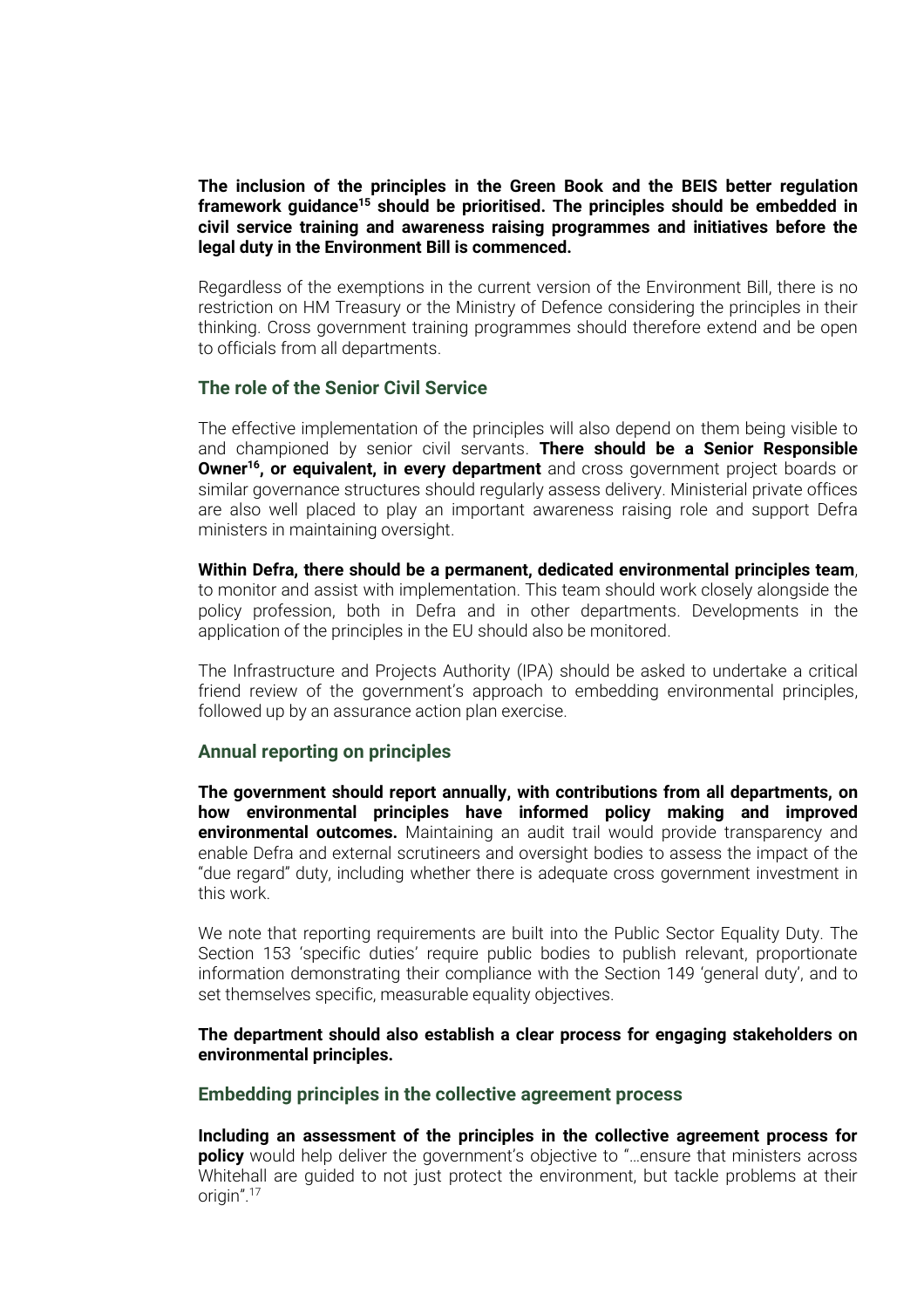#### **The policy statement and arm's length bodies (ALBs)**

The draft statement is silent on how it will apply to ALBs. Our understanding is that the government intends for the "due regard" duty to trickle down to ALBs in those instances where ALBs are developing policy on behalf of a minister of the crown. We assume that this would include policies such as the Environment Agency's National Flood and Coastal Erosion Risk Management Strategy for England.

**The policy statement should encourage ministers to instruct, through policy, 'their' arm's length bodies to take account of principles and the policy statement in their own policy making.** The principles should be included in framework documents between departments and 'their' ALBs. Of course, the most effective way to provide clarity would be to extend the scope of the "due regard" duty to include all public authorities and not just ministers of the crown. We urge the government to adopt this improvement before the Environment Bill receives Royal Assent.

## **Consultation questions**

**Question 5. Do you think the overview section provides an adequate foundation for policy makers to apply the environmental principles in policy making?**

No, for the reasons explained above.

#### **Question 6. Do you think step one allows policy makers to correctly assess the potential environmental effects of their policy?**

No, for the reasons explained above.

The statement as drafted would operate as a check on pre-defined policy rather than as a way of shaping the heart of policy. A policy maker should ask what a good policy would look like and not merely assess a policy for environmental impact, and then decide the most effective way to achieve that (this is how proportionality is meant to work).

The principles should be treated as relevant throughout the policy making process, from inception to implementation and during policy monitoring and review. Pages 19 and 20 could helpfully recognise that actively considering the principles before a policy is formed can lead to a more robust approach to risk identification and mitigation.

Early and consistent application of the principles across all government policy would help achieve better environmental outcomes, avoid uncertainty and reduce the burden on the public purse.

#### **Question 7. Do you think step one ensures that policy making will address the most important environmental effects?**

No, for the reasons stated above, including that the potential for environmental enhancement is not given enough emphasis in the draft statement.

Suggested changes:

— Add a 'step zero' around considering environmental aims together with other departmental aims and, when a policy is contemplated, anticipating where it might intersect with the principles.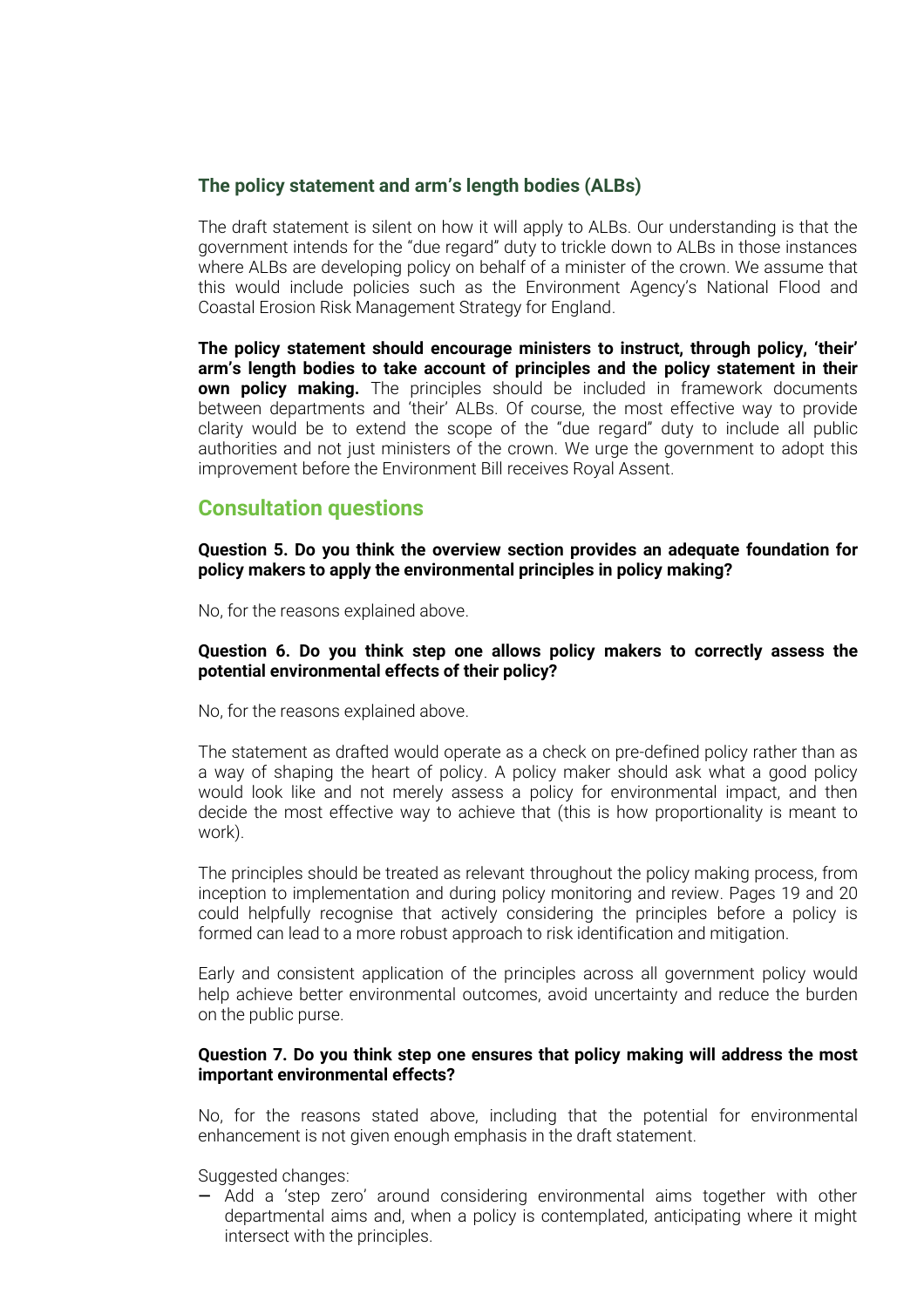- Amend "It is the responsibility of Ministers, or those acting on their behalf, to assess whether a policy will have an environmental impact" to refer to a "potential area of policy development" and include explicit reference to doing this at the very outset of policy formulation.
- Proportionality should be moved from step one and placed further along in the process, and references incorporated to proportionality to support additional environmental action, in line with comments above.
- The line "the environmental effects that should be considered are those which are both a) likely to occur, and b) likely to have a substantial impact." should be amended to reflect more clearly that proportionality should be in action/response, not in respect of which impacts require consideration.

#### **Question 8. Will step two assist policy makers in selecting the appropriate environmental principles?**

Not without further explanation, which could be improved by the inclusion of examples.

It would be particularly useful to unpack the sentence "Some of the environmental principles will be appropriate for all relevant policy areas, whereas other principles will only be relevant in circumstances where there are specific factors for their use." Which principles beyond integration would be seen as having such cross cutting relevance, and what are the "specific factors" referred to?

The definition of the prevention principle should be changed to emphasise the primacy of prevention.

#### **Question 9. Do you think step three provides a robust and sufficient framework for the application of each individual environmental principle?**

No, because the draft statement has inadvertently opted for a lowest common denominator approach in order to avoid imposing "disproportionate" impacts on policy makers. Instead, step three should be clearer that the policy statement implies a broad approach to be applied in all policy making and at all levels of governance. The principles imply the need for wide consultation and involvement. When making policy the principles must be actively interpreted at the outset.

#### **Question 10. Do you think the process for applying the policy statement (the three steps) provides a robust and sufficient framework for the application of the environmental principles as a whole?**

No, including because of the excessive references to proportionality and the unambitious descriptions of the principles.

Part of the value of the principles is in providing a level of certainty and consistency on how policy makers consider environmental matters. The draft statement will result in an uneven application of the principles between departments and successive governments. The flexibility it attempts to embed risks increasing uncertainty.

For more information, please contact:

Ruth Chambers, senior parliamentary affairs associate, Greener UK e: rchambers@green-alliance.org.uk t: 020 7630 4524